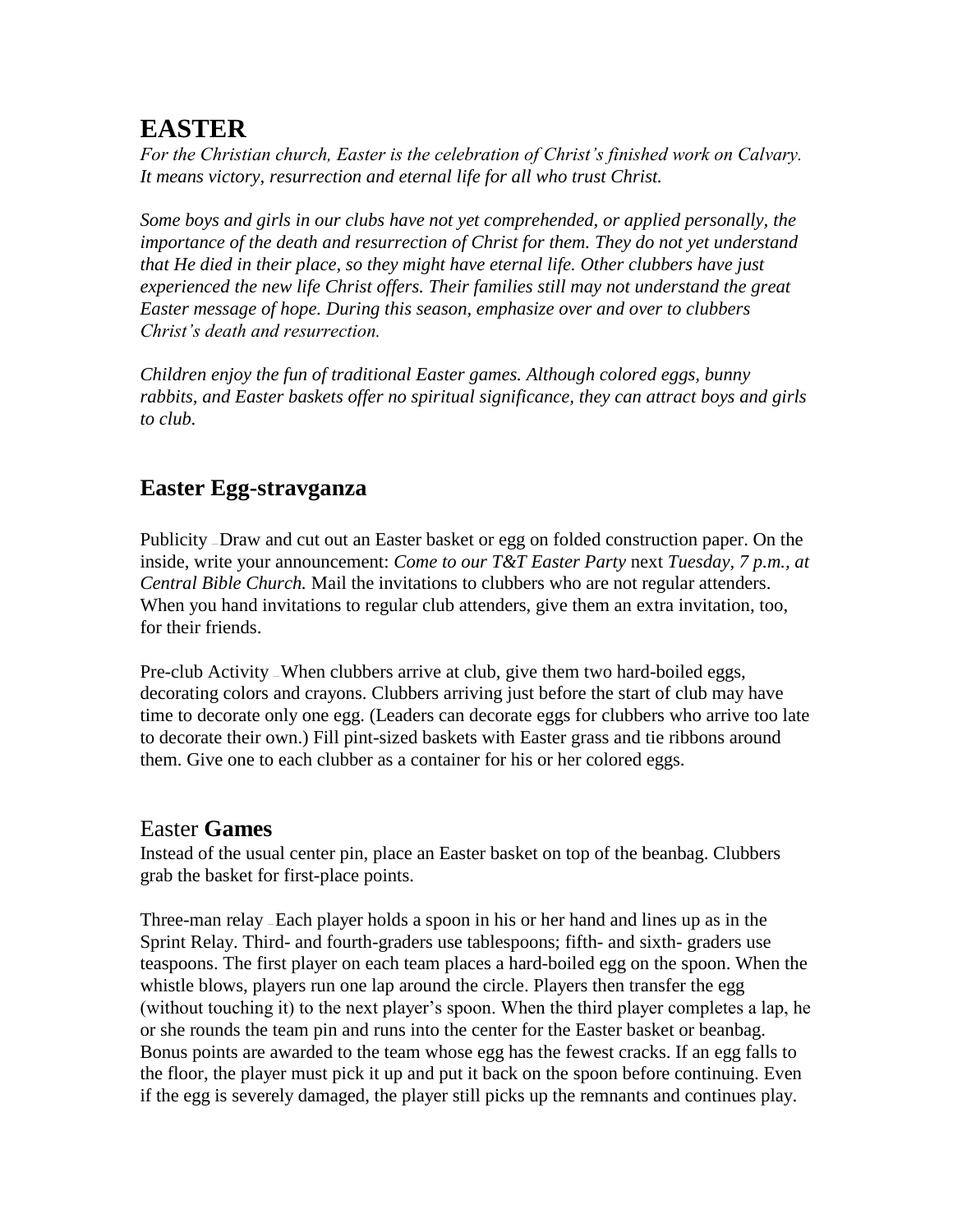Egg rolling — One clubber starts at his team pin with a hard-boiled egg on the floor and a wooden spoon in his or her hand. When the whistle blows, players roll their eggs into the center to hit the Easter basket. The first player to succeed wins. Players may not touch the eggs with their hands at any time.

Ring toss — The game director places a large, stuffed rabbit in the center of the Game Square. Each player, standing behind the team line, takes turns tossing jar rings (or other rings similar in size). Each rabbit-ear ringer is worth five points; rings landing on the rabbit's head are scored one point. The team accumulating the most points wins.

Easter egg race — Circle pins are replaced with Easter baskets, and five eggs are placed in each team's triangle in the center of the circle. When the whistle blows, the first player on each team runs into the center, picks up one egg, brings it back, places it in his or her team's Easter basket and tags the second player. Action continues until all five players participate. The first team with all five eggs in its basket wins.

### **Handbook Time**

Provide opportunities for clubbers to informally discuss with you the meaning of Easter. Ask questions: Why is it important that Jesus died on the cross? Did Jesus have to die, or could another person have paid the penalty for our sins? Is it important that Jesus rose from the dead? Why? Note: Prior to this club meeting, discuss the above questions in prayer and planning sessions. Biblical answers are essential, but make sure explanations are on clubbers' level. It may be necessary to extend Handbook Time 10 minutes to allow adequate time for discussion.

### **Easter Caroling**

Many people in your community cannot attend Easter services because of physical difficulties. But they would love to hear the Easter songs of praise and adoration for our risen Lord! Plan to carol early Easter morning or on the Saturday afternoon before Easter. Visit homes of shut-ins, hospitals or other institutions. Share the Easter message of hope and resurrection.

If you decide to carol on Easter morning, start at 7:30 a.m. (Call on Saturday and let folks know you'll be coming.) Carol for an hour and return to church or a leader's home for breakfast at 8:30. Then attend Sunday school and church with your clubbers. This is a great way to get clubbers to Sunday school who don't normally attend.

## **Egg Tree Contest**